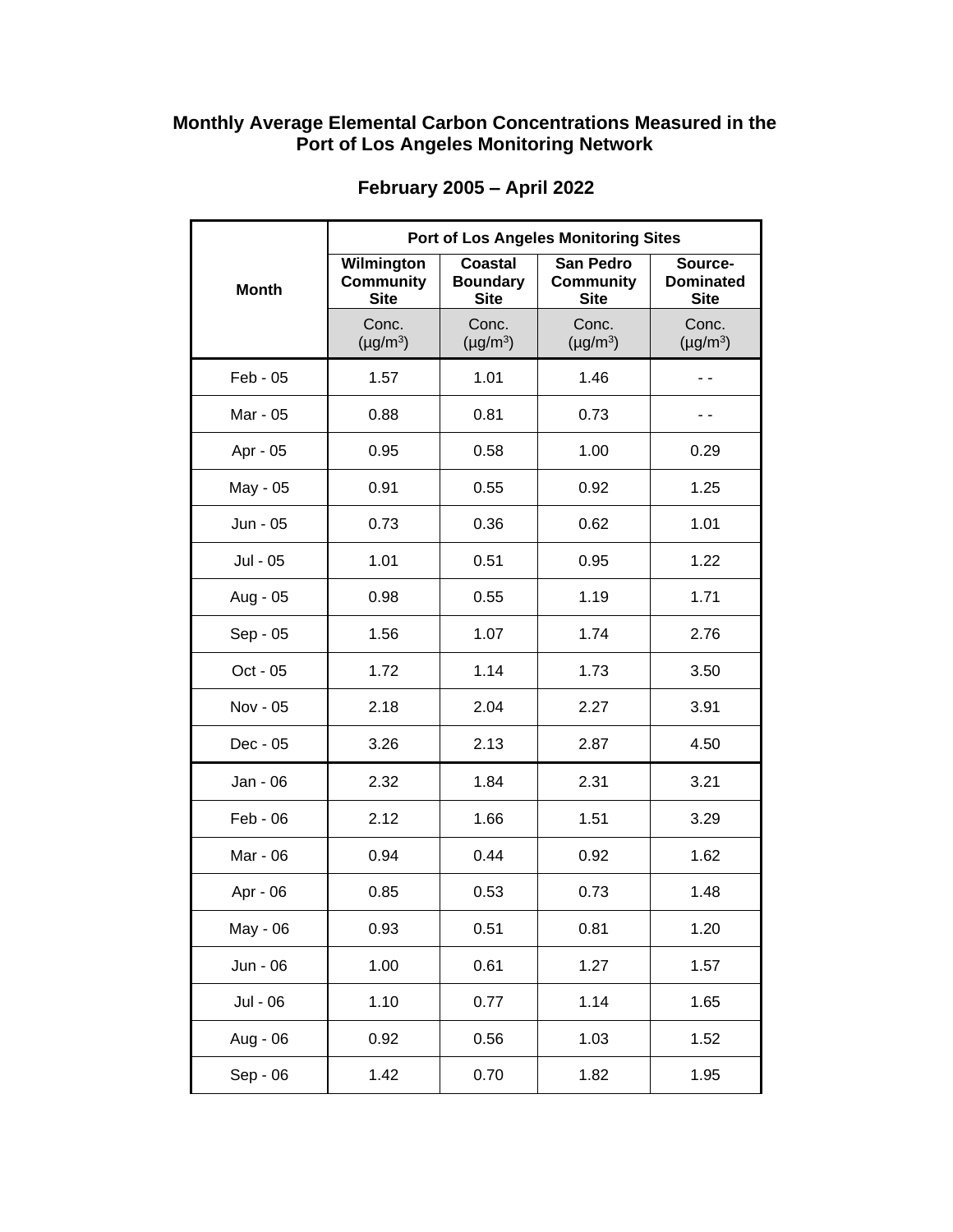|              | <b>Port of Los Angeles Monitoring Sites</b>   |                                                  |                                                     |                                            |  |
|--------------|-----------------------------------------------|--------------------------------------------------|-----------------------------------------------------|--------------------------------------------|--|
| <b>Month</b> | Wilmington<br><b>Community</b><br><b>Site</b> | <b>Coastal</b><br><b>Boundary</b><br><b>Site</b> | <b>San Pedro</b><br><b>Community</b><br><b>Site</b> | Source-<br><b>Dominated</b><br><b>Site</b> |  |
|              | Conc.<br>$(\mu g/m^3)$                        | Conc.<br>$(\mu g/m^3)$                           | Conc.<br>$(\mu g/m^3)$                              | Conc.<br>$(\mu g/m^3)$                     |  |
| Oct - 06     | 1.92                                          | 1.13                                             | 1.62                                                | 3.07                                       |  |
| Nov - 06     | 2.73                                          | 2.34                                             | 2.67                                                | 4.68                                       |  |
| Dec - 06     | 3.26                                          | 2.30                                             | 2.38                                                | 4.52                                       |  |
| Jan - 07     | 3.57                                          | 2.11                                             | 2.49                                                | 4.39                                       |  |
| Feb - 07     | 1.71                                          | 1.45                                             | 1.89                                                | 3.24                                       |  |
| Mar - 07     | 1.22                                          | 1.24                                             | 1.36                                                | 1.85                                       |  |
| Apr - 07     | 0.67                                          | 0.41                                             | 0.79                                                | 1.16                                       |  |
| May - 07     | 0.87                                          | 0.50                                             | 0.92                                                | 0.77                                       |  |
| Jun - 07     | 0.68                                          | 0.95                                             | 0.80                                                | 1.01                                       |  |
| Jul - 07     | 0.75                                          | 1.24                                             | 0.72                                                | 0.93                                       |  |
| Aug - 07     | 0.87                                          | 1.17                                             | 1.22                                                | 1.44                                       |  |
| Sep - 07     | 1.11                                          | 0.64                                             | 1.33                                                | 1.72                                       |  |
| Oct - 07     | 1.58                                          | 1.28                                             | 1.95                                                | 3.01                                       |  |
| Nov - 07     | 2.67                                          | 1.61                                             | 2.26                                                | 3.36                                       |  |
| Dec - 07     | 3.13                                          | 1.77                                             | 2.25                                                | 3.37                                       |  |
| Jan - 08     | 1.66                                          | 1.03                                             | 1.56                                                | 2.70                                       |  |
| Feb - 08     | 1.54                                          | 1.59                                             | 1.58                                                | 3.04                                       |  |
| Mar - 08     | 0.90                                          | 0.77                                             | 1.10                                                | 1.78                                       |  |
| Apr - 08     | 0.68                                          | 0.50                                             | 0.75                                                | 1.18                                       |  |
| May - 08     | 0.57                                          | 0.36                                             | 0.64                                                | 0.86                                       |  |
| Jun - 08     | 0.62                                          | 0.39                                             | 0.94                                                | 1.08                                       |  |
| Jul - 08     | 0.53                                          | 0.35                                             | 0.78                                                | 0.96                                       |  |
| Aug - 08     | 0.55                                          | 0.43                                             | 0.74                                                | 0.99                                       |  |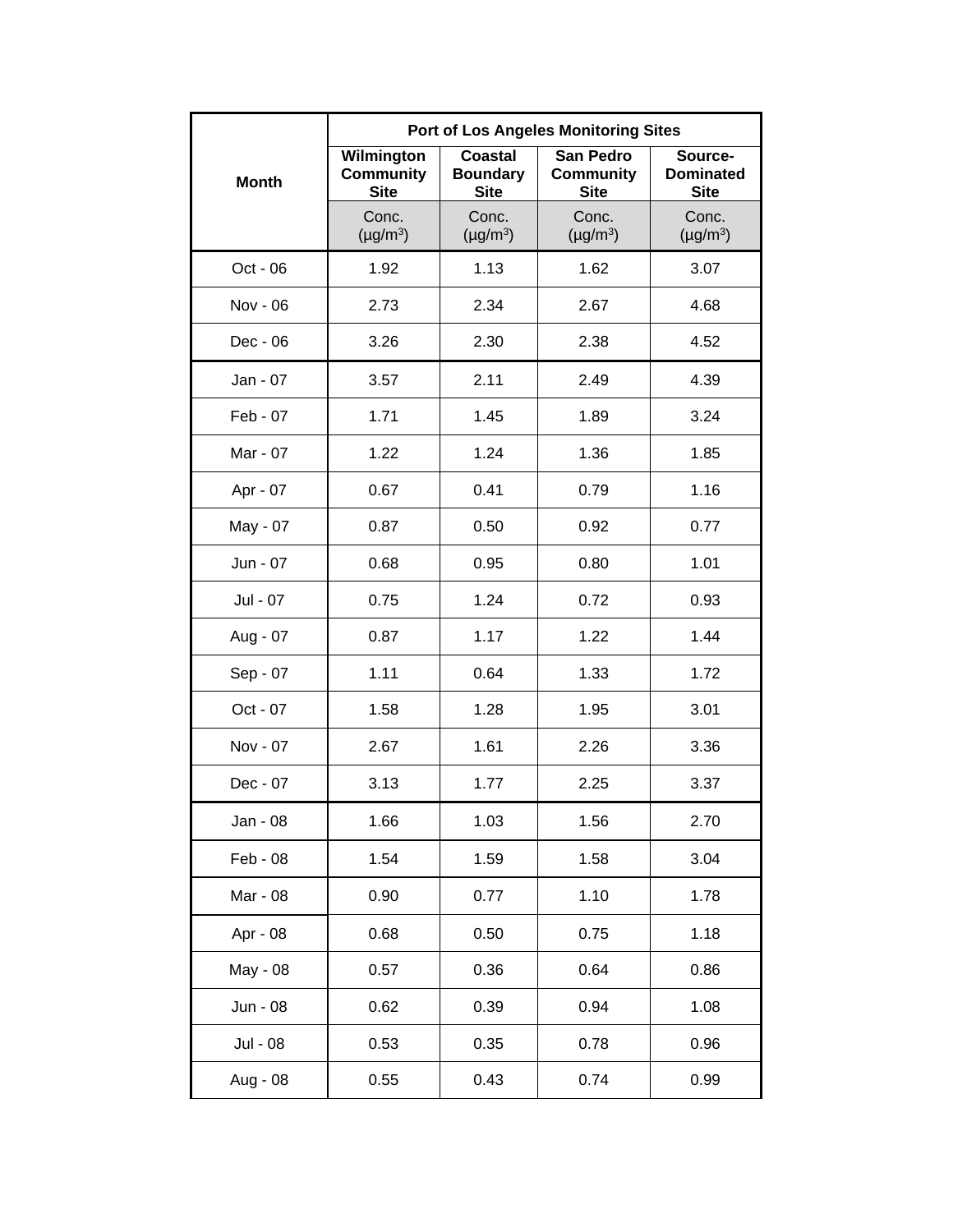|              | <b>Port of Los Angeles Monitoring Sites</b>   |                                                  |                                                     |                                            |  |
|--------------|-----------------------------------------------|--------------------------------------------------|-----------------------------------------------------|--------------------------------------------|--|
| <b>Month</b> | Wilmington<br><b>Community</b><br><b>Site</b> | <b>Coastal</b><br><b>Boundary</b><br><b>Site</b> | <b>San Pedro</b><br><b>Community</b><br><b>Site</b> | Source-<br><b>Dominated</b><br><b>Site</b> |  |
|              | Conc.<br>$(\mu g/m^3)$                        | Conc.<br>$(\mu g/m^3)$                           | Conc.<br>$(\mu g/m^3)$                              | Conc.<br>$(\mu g/m^3)$                     |  |
| Sep - 08     | 0.74                                          | 0.59                                             | 1.30                                                | 1.96                                       |  |
| Oct - 08     | 1.22                                          | 1.40                                             | 2.03                                                | 2.84                                       |  |
| Nov - 08     | 0.87                                          | 1.74                                             | 1.79                                                | 2.59                                       |  |
| Dec - 08     | 1.42                                          | 1.07                                             | 1.23                                                | 2.28                                       |  |
| Jan - 09     | 1.87                                          | 1.51                                             | 1.71                                                | 3.06                                       |  |
| Feb - 09     | 0.94                                          | 0.64                                             | 1.01                                                | 1.39                                       |  |
| Mar - 09     | 0.72                                          | 0.51                                             | 0.89                                                | 1.17                                       |  |
| Apr - 09     | 0.61                                          | 0.34                                             | 0.77                                                | 0.70                                       |  |
| May - 09     | 0.42                                          | 0.20                                             | 0.50                                                | 0.45                                       |  |
| Jun - 09     | 0.29                                          | 0.11                                             | 0.34                                                | 0.53                                       |  |
| Jul - 09     | 0.49                                          | 0.26                                             | 0.73                                                | 0.65                                       |  |
| Aug - 09     | 0.52                                          | 0.39                                             | 0.94                                                | 0.86                                       |  |
| Sep - 09     | 0.61                                          | 0.36                                             | 0.86                                                | 0.87                                       |  |
| Oct - 09     | 0.79                                          | 0.46                                             | 0.82                                                | 1.02                                       |  |
| Nov - 09     | 1.46                                          | 1.26                                             | 1.56                                                | 2.34                                       |  |
| Dec - 09     | 2.00                                          | 1.54                                             | 1.88                                                | 2.50                                       |  |
| Jan - 10     | 1.62                                          | 1.41                                             | 1.92                                                | 2.31                                       |  |
| Feb - 10     | 0.98                                          | 0.65                                             | 1.14                                                | 1.38                                       |  |
| Mar - 10     | 0.51                                          | 0.49                                             | 0.69                                                | 0.82                                       |  |
| Apr - 10     | 0.42                                          | 0.25                                             | 0.47                                                | 0.65                                       |  |
| May - 10     | 0.35                                          | 0.15                                             | 0.34                                                | 0.44                                       |  |
| Jun - 10     | 0.33                                          | 0.12                                             | 0.31                                                | 0.34                                       |  |
| Jul - 10     | 0.45                                          | 0.17                                             | 0.51                                                | 0.52                                       |  |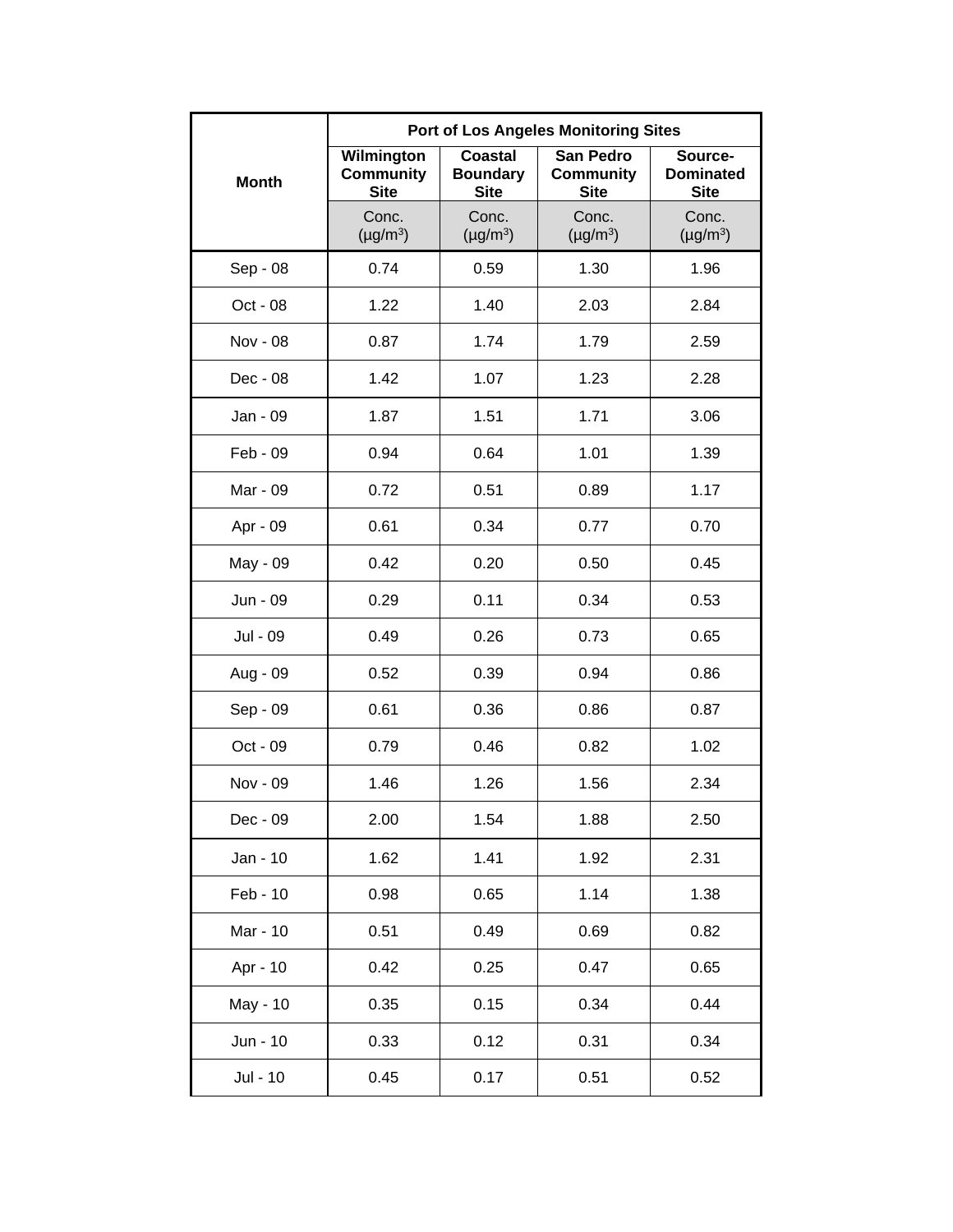|               | <b>Port of Los Angeles Monitoring Sites</b>   |                                                  |                                                     |                                            |  |
|---------------|-----------------------------------------------|--------------------------------------------------|-----------------------------------------------------|--------------------------------------------|--|
| <b>Month</b>  | Wilmington<br><b>Community</b><br><b>Site</b> | <b>Coastal</b><br><b>Boundary</b><br><b>Site</b> | <b>San Pedro</b><br><b>Community</b><br><b>Site</b> | Source-<br><b>Dominated</b><br><b>Site</b> |  |
|               | Conc.<br>$(\mu g/m^3)$                        | Conc.<br>$(\mu g/m^3)$                           | Conc.<br>$(\mu g/m^3)$                              | Conc.<br>$(\mu g/m^3)$                     |  |
| Aug - 10      | 0.50                                          | 0.27                                             | 0.77                                                | 0.79                                       |  |
| Sep - 10      | 0.67                                          | 0.35                                             | 0.83                                                | 0.95                                       |  |
| Oct - 10      | 0.70                                          | 0.36                                             | 0.67                                                | 0.87                                       |  |
| Nov - 10      | 1.18                                          | 0.91                                             | 1.14                                                | 1.63                                       |  |
| Dec - 10      | 1.87                                          | 1.15                                             | 1.82                                                | 1.67                                       |  |
| Jan - 11      | 1.56                                          | 1.31                                             | 1.78                                                | 1.91                                       |  |
| Feb - 11      | 0.91                                          | 0.74                                             | 0.81                                                | 1.09                                       |  |
| Mar - 11      | 0.79                                          | 0.47                                             | 0.81                                                | 0.89                                       |  |
| Apr - 11      | 0.42                                          | 0.43                                             | 0.55                                                | 0.59                                       |  |
| May - 11      | 0.33                                          | 0.37                                             | 0.56                                                | 0.52                                       |  |
| Jun - 11      | 0.36                                          | 0.14                                             | 0.42                                                | 0.36                                       |  |
| Jul - 11      | 0.37                                          | 0.15                                             | 0.38                                                | 0.37                                       |  |
| $Aug - 11$    | 0.49                                          | 0.18                                             | 0.48                                                | 0.50                                       |  |
| $Sep-11$      | 0.51                                          | 0.27                                             | 0.46                                                | 0.74                                       |  |
| $Oct - 11$    | 0.75                                          | 0.52                                             | 0.75                                                | 1.04                                       |  |
| $Nov - 11$    | 1.29                                          | 1.12                                             | 1.18                                                | 2.10                                       |  |
| Dec - 11      | 1.55                                          | 1.17                                             | 1.21                                                | 2.52                                       |  |
| $Jan-12$      | 1.39                                          | 1.15                                             | 0.61                                                | 2.30                                       |  |
| Feb-12        | 0.54                                          | 0.62                                             | 0.55                                                | 1.21                                       |  |
| Mar-12        | 0.29                                          | 0.36                                             | 0.63                                                | 0.44                                       |  |
| Apr-12        | 0.30                                          | 0.10                                             | 0.36                                                | 0.50                                       |  |
| <b>May-12</b> | 0.24                                          | 0.07                                             | 0.24                                                | 0.14                                       |  |
| $Jun-12$      | 0.24                                          | 0.09                                             | 0.36                                                | 0.25                                       |  |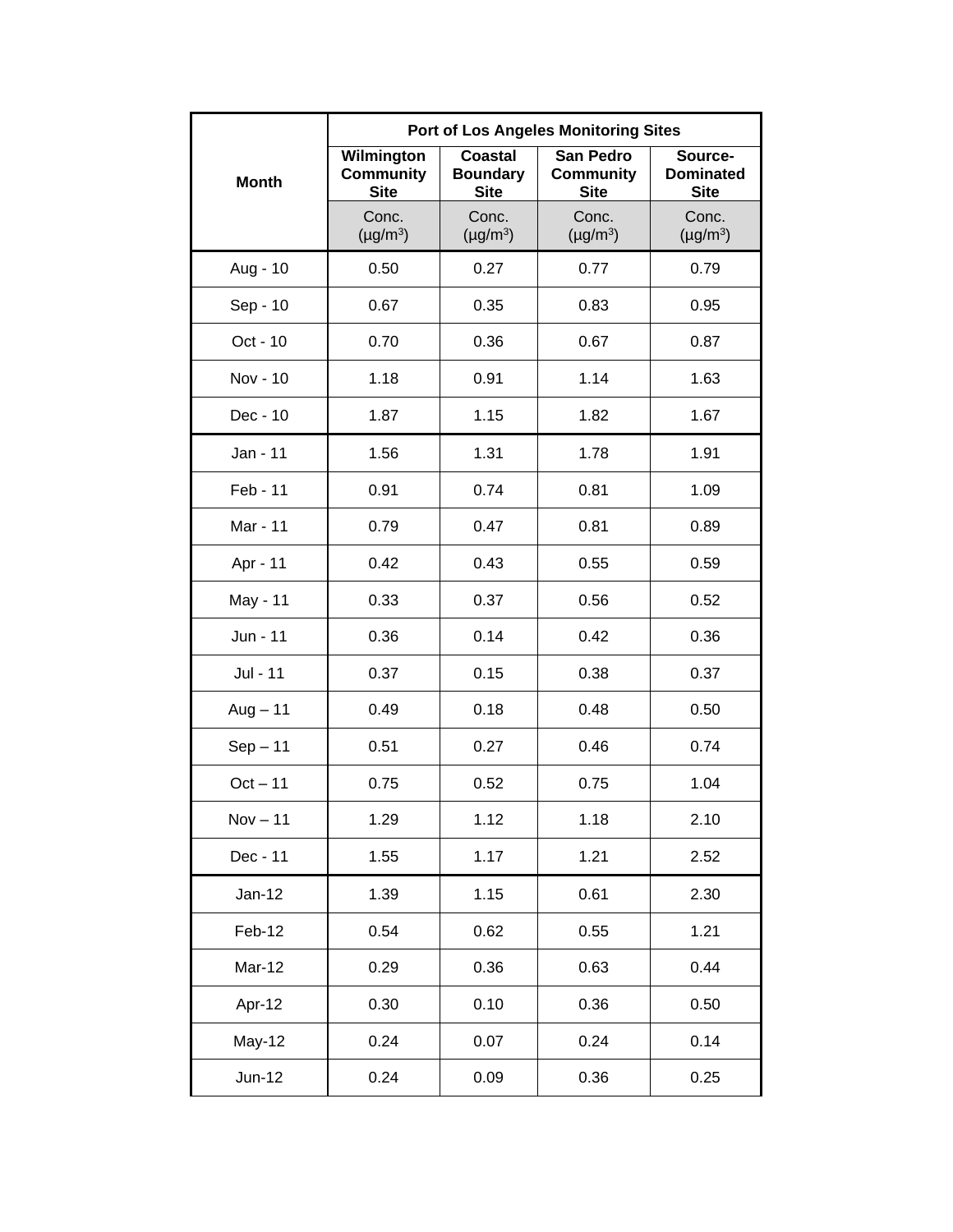|               | <b>Port of Los Angeles Monitoring Sites</b>   |                                                  |                                                     |                                            |  |
|---------------|-----------------------------------------------|--------------------------------------------------|-----------------------------------------------------|--------------------------------------------|--|
| <b>Month</b>  | Wilmington<br><b>Community</b><br><b>Site</b> | <b>Coastal</b><br><b>Boundary</b><br><b>Site</b> | <b>San Pedro</b><br><b>Community</b><br><b>Site</b> | Source-<br><b>Dominated</b><br><b>Site</b> |  |
|               | Conc.<br>$(\mu g/m^3)$                        | Conc.<br>$(\mu g/m^3)$                           | Conc.<br>$(\mu g/m^3)$                              | Conc.<br>$(\mu g/m^3)$                     |  |
| <b>Jul-12</b> | 0.37                                          | 0.11                                             | 0.49                                                | 0.33                                       |  |
| Aug-12        | 0.34                                          | 0.24                                             | 0.69                                                | 0.55                                       |  |
| $Sep-12$      | 0.33                                          | 0.19                                             | 0.91                                                | 0.80                                       |  |
| $Oct - 12$    | 0.25                                          | 0.35                                             | 0.54                                                | 0.83                                       |  |
| $Nov - 12$    | 0.63                                          | 0.50                                             | 0.83                                                | 0.92                                       |  |
| Dec - 12      | 0.78                                          | 0.68                                             | 0.98                                                | 1.44                                       |  |
| $Jan-13$      | 1.64                                          | 1.08                                             | 1.40                                                | 1.92                                       |  |
| Feb-13        | 0.62                                          | 0.45                                             | 0.63                                                | 0.99                                       |  |
| Mar-13        | 0.55                                          | 0.31                                             | 0.58                                                | 0.61                                       |  |
| Apr-13        | 0.29                                          | 0.19                                             | 0.44                                                | 0.32                                       |  |
| $May-13$      | 0.26                                          | 0.14                                             | 0.39                                                | 0.30                                       |  |
| $Jun-13$      | 0.23                                          | 0.09                                             | 0.28                                                | 0.29                                       |  |
| $Jul-13$      | 0.35                                          | 0.15                                             | 0.53                                                | 0.49                                       |  |
| Aug-13        | 0.42                                          | 0.14                                             | 0.66                                                | - -                                        |  |
| Sep-13        | 0.59                                          | 0.26                                             | 0.88                                                | 0.80                                       |  |
| Oct-13        | 0.71                                          | 0.47                                             | 0.84                                                | 1.03                                       |  |
| <b>Nov-13</b> | 1.00                                          | 0.66                                             | 0.91                                                | 1.13                                       |  |
| $Dec-13$      | 2.06                                          | 0.93                                             | 1.31                                                | 1.61                                       |  |
| $Jan-14$      | 2.26                                          | 1.31                                             | 1.82                                                | 2.39                                       |  |
| Feb-14        | 0.86                                          | 0.49                                             | 0.83                                                | 1.05                                       |  |
| Mar-14        | 0.59                                          | 0.26                                             | 0.66                                                | 0.85                                       |  |
| Apr-14        | 0.48                                          | 0.21                                             | 0.72                                                | 0.58                                       |  |
| May-14        | 0.20                                          | 0.18                                             | 0.34                                                | 0.29                                       |  |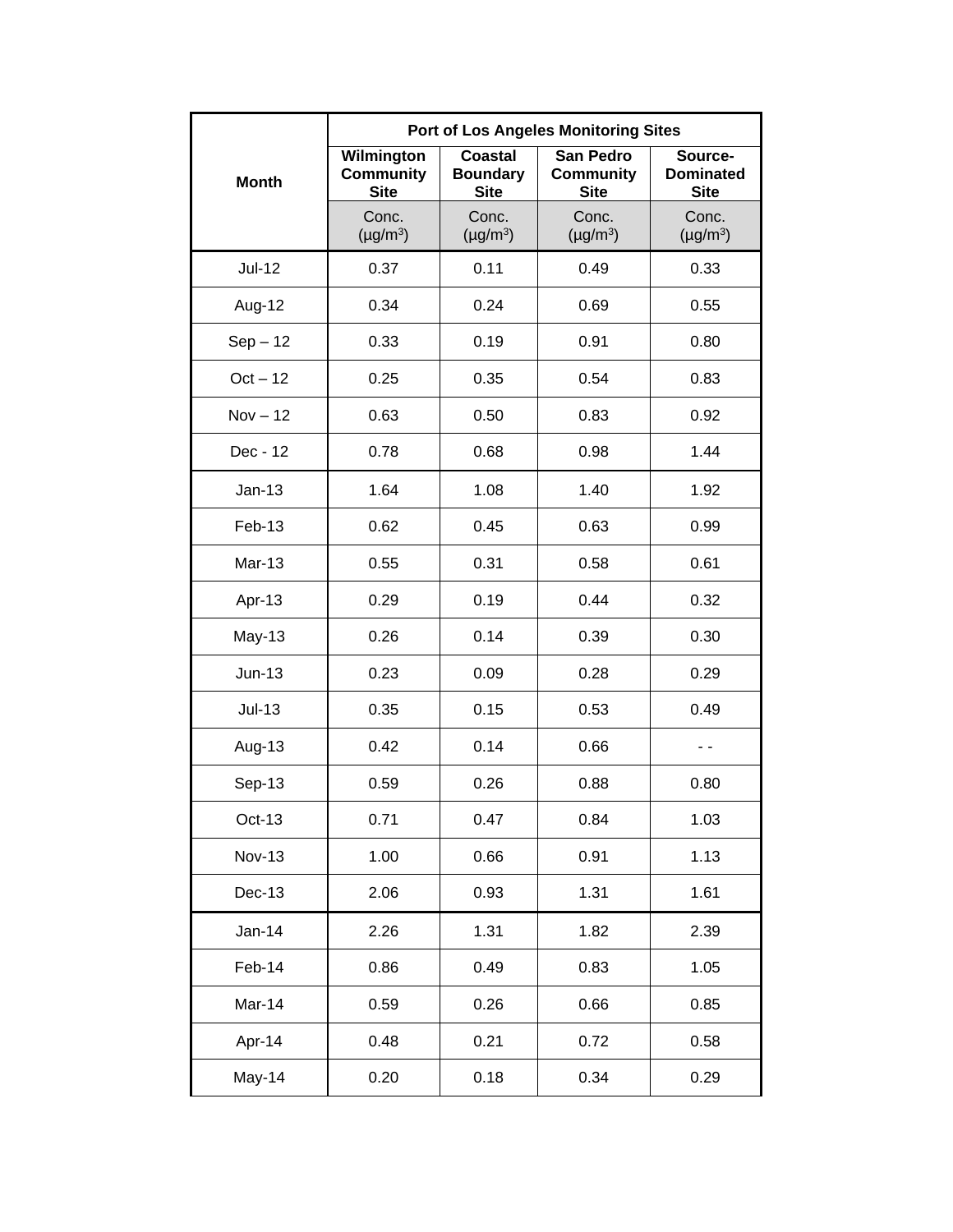|               | <b>Port of Los Angeles Monitoring Sites</b>   |                                                  |                                                     |                                            |  |
|---------------|-----------------------------------------------|--------------------------------------------------|-----------------------------------------------------|--------------------------------------------|--|
| <b>Month</b>  | Wilmington<br><b>Community</b><br><b>Site</b> | <b>Coastal</b><br><b>Boundary</b><br><b>Site</b> | <b>San Pedro</b><br><b>Community</b><br><b>Site</b> | Source-<br><b>Dominated</b><br><b>Site</b> |  |
|               | Conc.<br>$(\mu g/m^3)$                        | Conc.<br>$(\mu g/m^3)$                           | Conc.<br>$(\mu g/m^3)$                              | Conc.<br>$(\mu g/m^3)$                     |  |
| Jun-14        | 0.24                                          | 0.10                                             | 0.43                                                | 0.24                                       |  |
| $Jul-14$      | 0.24                                          | 0.14                                             | 0.42                                                | 0.38                                       |  |
| Aug-14        | 0.31                                          | 0.18                                             | 0.55                                                | 0.49                                       |  |
| Sep-14        | 0.31                                          | 0.30                                             | 0.84                                                | 0.74                                       |  |
| Oct-14        | 0.84                                          | 0.42                                             | 0.87                                                | 0.87                                       |  |
| <b>Nov-14</b> | 1.35                                          | 0.86                                             | 1.30                                                | 1.40                                       |  |
| Dec-14        | 1.42                                          | 0.88                                             | 1.16                                                | 1.27                                       |  |
| $Jan-15$      | 1.37                                          | 1.49                                             | 1.19                                                | 1.16                                       |  |
| Feb-15        | 0.87                                          |                                                  | 0.94                                                | 0.90                                       |  |
| <b>Mar-15</b> | 0.79                                          | - -                                              | 0.86                                                | 0.70                                       |  |
| Apr-15        | 0.47                                          | 0.28                                             | 0.60                                                | 0.54                                       |  |
| <b>May-15</b> | 0.22                                          | 0.08                                             | 0.22                                                | 0.22                                       |  |
| Jun-15        | 0.31                                          | 0.54                                             | 0.32                                                | 0.22                                       |  |
| $Jul-15$      | 0.21                                          | 0.10                                             | 0.15                                                | 0.19                                       |  |
| Aug-15        | 0.27                                          | 0.24                                             | 0.45                                                | 0.30                                       |  |
| Sep-15        | 0.62                                          | 0.31                                             | 0.64                                                | 0.47                                       |  |
| Oct-15        | 0.67                                          | 0.51                                             | 0.75                                                | 0.68                                       |  |
| <b>Nov-15</b> | 0.96                                          | 0.97                                             | 1.09                                                | 0.82                                       |  |
| Dec-15        | 1.09                                          | 0.67                                             | 0.98                                                | 0.78                                       |  |
| Jan-16        | 1.08                                          | 0.67                                             | 0.97                                                | 0.78                                       |  |
| Feb-16        | 0.99                                          | 0.76                                             | 0.82                                                | 0.79                                       |  |
| Mar-16        | 0.49                                          | 0.38                                             | 0.47                                                | 0.33                                       |  |
| Apr-16        | 0.38                                          | 0.58                                             | 0.42                                                | 0.35                                       |  |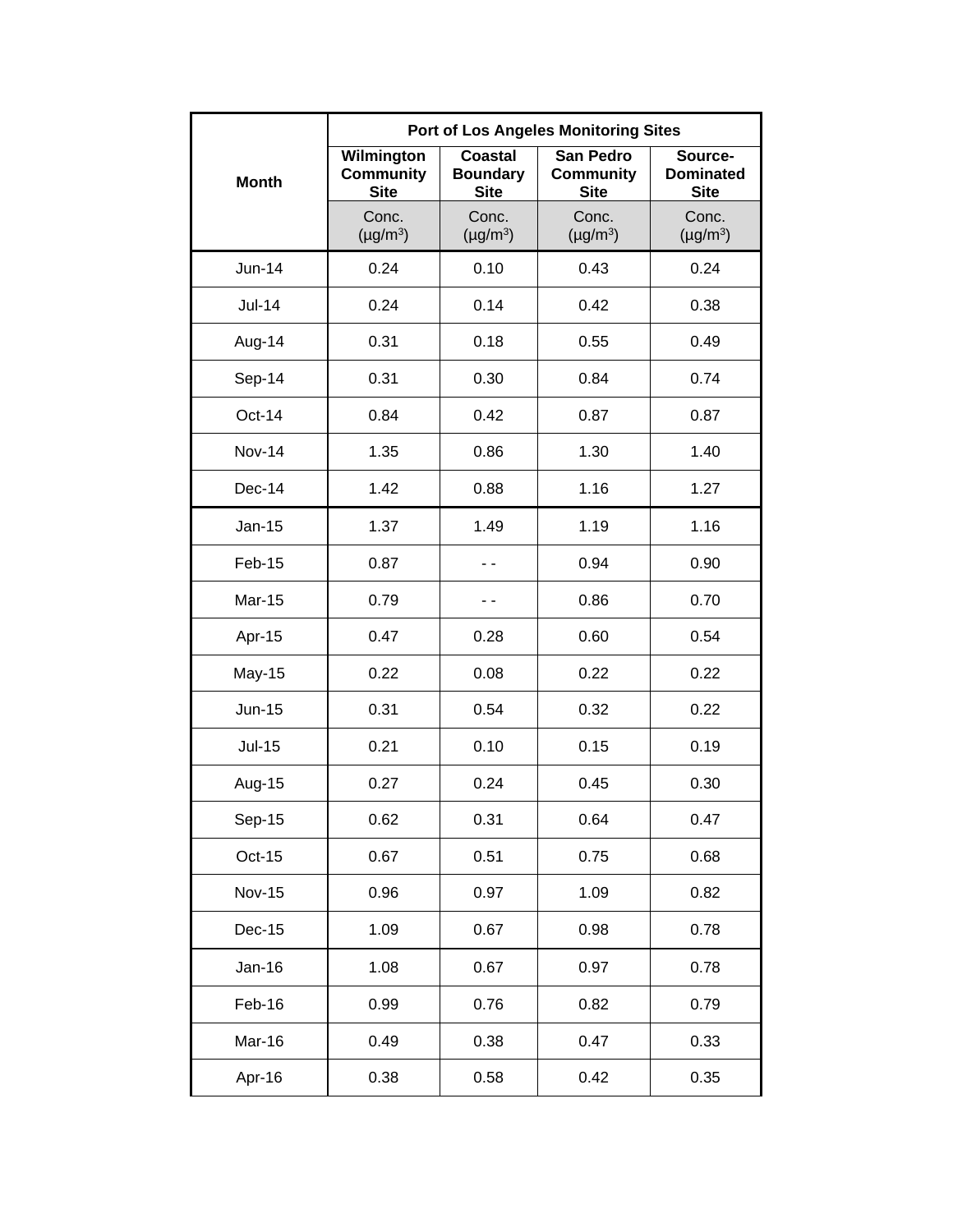|               | <b>Port of Los Angeles Monitoring Sites</b>   |                                                  |                                                     |                                            |  |
|---------------|-----------------------------------------------|--------------------------------------------------|-----------------------------------------------------|--------------------------------------------|--|
| <b>Month</b>  | Wilmington<br><b>Community</b><br><b>Site</b> | <b>Coastal</b><br><b>Boundary</b><br><b>Site</b> | <b>San Pedro</b><br><b>Community</b><br><b>Site</b> | Source-<br><b>Dominated</b><br><b>Site</b> |  |
|               | Conc.<br>$(\mu g/m^3)$                        | Conc.<br>$(\mu g/m^3)$                           | Conc.<br>$(\mu g/m^3)$                              | Conc.<br>$(\mu g/m^3)$                     |  |
| May-16        | 0.26                                          | 0.38                                             | 0.18                                                | 0.16                                       |  |
| Jun-16        | 0.46                                          | 0.42                                             | 0.45                                                | 0.34                                       |  |
| <b>Jul-16</b> | 0.23                                          | 0.28                                             | 0.35                                                | 0.24                                       |  |
| Aug-16        | 0.25                                          | 0.32                                             | 0.32                                                | 0.26                                       |  |
| Sep-16        | 0.41                                          | 0.13                                             | 0.59                                                | 0.42                                       |  |
| Oct-16        | 0.67                                          | 0.40                                             | 0.71                                                | 0.57                                       |  |
| <b>Nov-16</b> | 1.27                                          | 0.72                                             | 1.00                                                | 1.00                                       |  |
| Dec-16        | 1.01                                          | 0.63                                             | 0.87                                                | 0.77                                       |  |
| Jan-17        | 1.12                                          | 0.61                                             | 0.94                                                | 0.82                                       |  |
| Feb-17        | 0.56                                          | 0.27                                             | 0.63                                                | 0.51                                       |  |
| Mar-17        | 0.55                                          | 0.38                                             | 0.63                                                | 0.64                                       |  |
| Apr-17        | 0.34                                          | 0.17                                             | 0.38                                                | 0.38                                       |  |
| May-17        | 0.21                                          | 0.17                                             | 0.23                                                | 0.28                                       |  |
| June-17       | 0.29                                          | 0.18                                             | 0.35                                                | 0.36                                       |  |
| July-17       | 0.25                                          | 0.16                                             | 0.37                                                | 0.24                                       |  |
| Aug-17        | 0.29                                          | 0.19                                             | 0.37                                                | 0.28                                       |  |
| Sep-17        | 0.53                                          | 0.44                                             | 0.61                                                | 0.42                                       |  |
| Oct-17        | 0.74                                          | 0.39                                             | 0.71                                                | 0.56                                       |  |
| <b>Nov-17</b> | 1.00                                          | 0.61                                             | 1.09                                                | 0.86                                       |  |
| Dec-17        | 2.17                                          | 0.94                                             | 1.46                                                | 1.41                                       |  |
| <b>Jan-18</b> | 1.20                                          | 0.86                                             | 1.12                                                | 1.11                                       |  |
| Feb-18        | 1.07                                          | 0.65                                             | 0.66                                                | 0.81                                       |  |
| Mar-18        | 0.52                                          | 0.30                                             | 0.41                                                | 0.40                                       |  |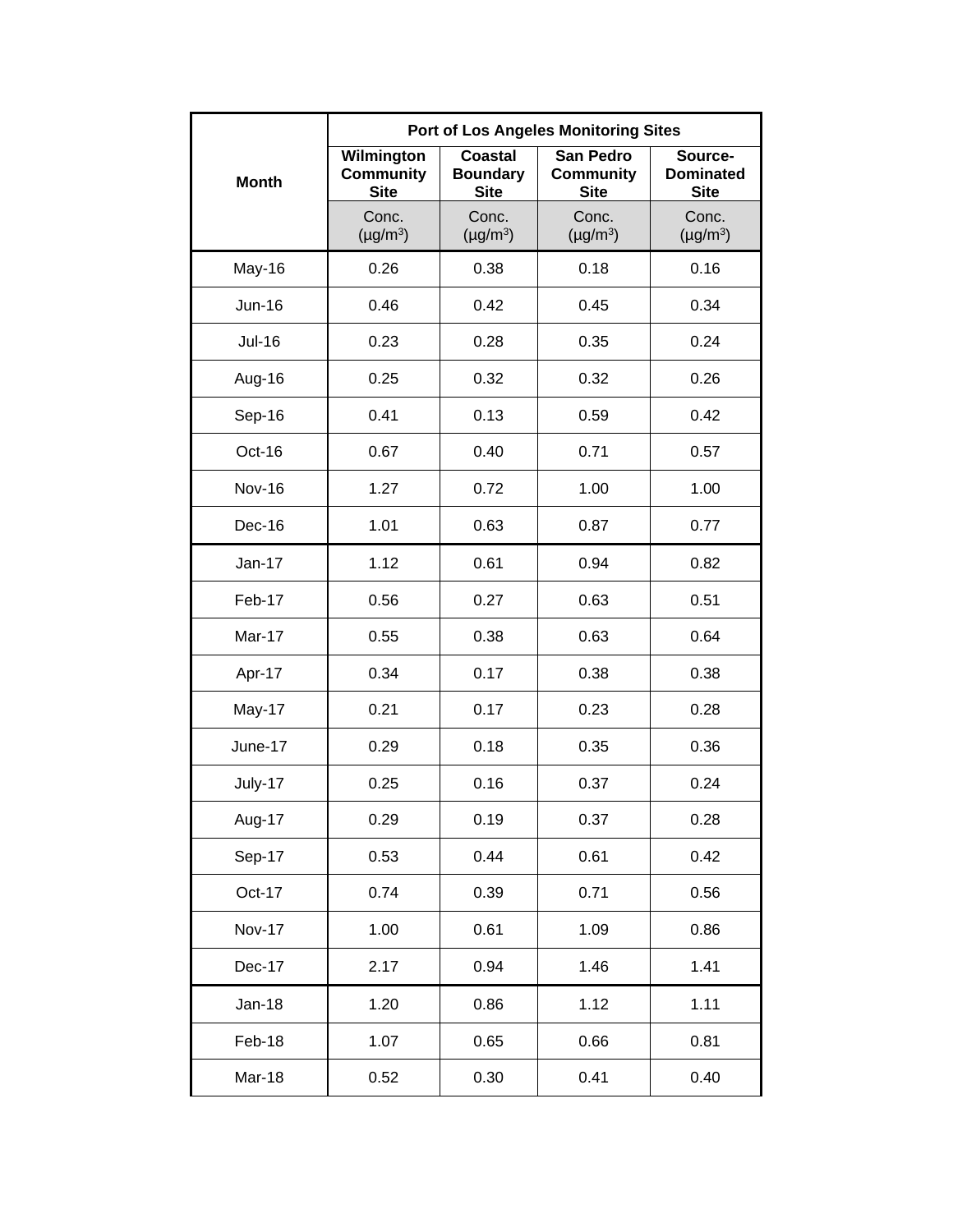|               | <b>Port of Los Angeles Monitoring Sites</b>   |                                                  |                                                     |                                            |  |
|---------------|-----------------------------------------------|--------------------------------------------------|-----------------------------------------------------|--------------------------------------------|--|
| <b>Month</b>  | Wilmington<br><b>Community</b><br><b>Site</b> | <b>Coastal</b><br><b>Boundary</b><br><b>Site</b> | <b>San Pedro</b><br><b>Community</b><br><b>Site</b> | Source-<br><b>Dominated</b><br><b>Site</b> |  |
|               | Conc.<br>$(\mu g/m^3)$                        | Conc.<br>$(\mu g/m^3)$                           | Conc.<br>$(\mu g/m^3)$                              | Conc.<br>$(\mu g/m^3)$                     |  |
| Apr-18        | 0.36                                          | 0.24                                             | 0.38                                                | 0.30                                       |  |
| May-18        | 0.24                                          | 0.10                                             | 0.29                                                | 0.18                                       |  |
| <b>Jun-18</b> | 0.13                                          | 0.14                                             | 0.32                                                | 0.26                                       |  |
| <b>Jul-18</b> | 0.16                                          | 0.23                                             | 0.40                                                | 0.29                                       |  |
| Aug-18        | 0.47                                          | 0.47                                             | 0.52                                                | 0.41                                       |  |
| Sep-18        | 0.47                                          | 0.29                                             | 0.53                                                | 047                                        |  |
| Oct-18        | 0.73                                          | 0.61                                             | 0.78                                                | 0.62                                       |  |
| <b>Nov-18</b> | 1.55                                          | 0.98                                             | 1.34                                                | 1.13                                       |  |
| Dec-18        | 1.51                                          | 0.83                                             | 1.13                                                | 1.10                                       |  |
| Jan-19        | 0.97                                          | 0.73                                             | 0.99                                                | 1.01                                       |  |
| Feb-19        | 0.59                                          | 0.39                                             | 0.43                                                | 0.52                                       |  |
| <b>Mar-19</b> | 0.47                                          | 0.33                                             | 0.49                                                | 0.47                                       |  |
| Apr-19        | 0.16                                          | 0.11                                             | 0.33                                                | 0.19                                       |  |
| <b>May-19</b> | 0.17                                          | 0.21                                             | 0.25                                                | 0.20                                       |  |
| <b>Jun-19</b> | 0.12                                          | 0.14                                             | 0.31                                                | 0.21                                       |  |
| July-19       | 0.20                                          | 0.18                                             | 0.44                                                | 0.29                                       |  |
| Aug-19        | 0.33                                          | 0.29                                             | 0.51                                                | 0.36                                       |  |
| Sep-19        | 0.39                                          | 0.31                                             | 0.62                                                | 0.40                                       |  |
| Oct-19        | 0.64                                          | 0.59                                             | 0.75                                                | 0.77                                       |  |
| <b>Nov-19</b> | 0.87                                          | 0.72                                             | 0.99                                                | 0.91                                       |  |
| Dec-19        | 0.98                                          | 0.69                                             | 0.95                                                | 0.96                                       |  |
| Jan-20        | 1.22                                          | 0.83                                             | 1.17                                                | 1.04                                       |  |
| Feb-20        | 0.83                                          | 0.78                                             | 0.80                                                | 0.75                                       |  |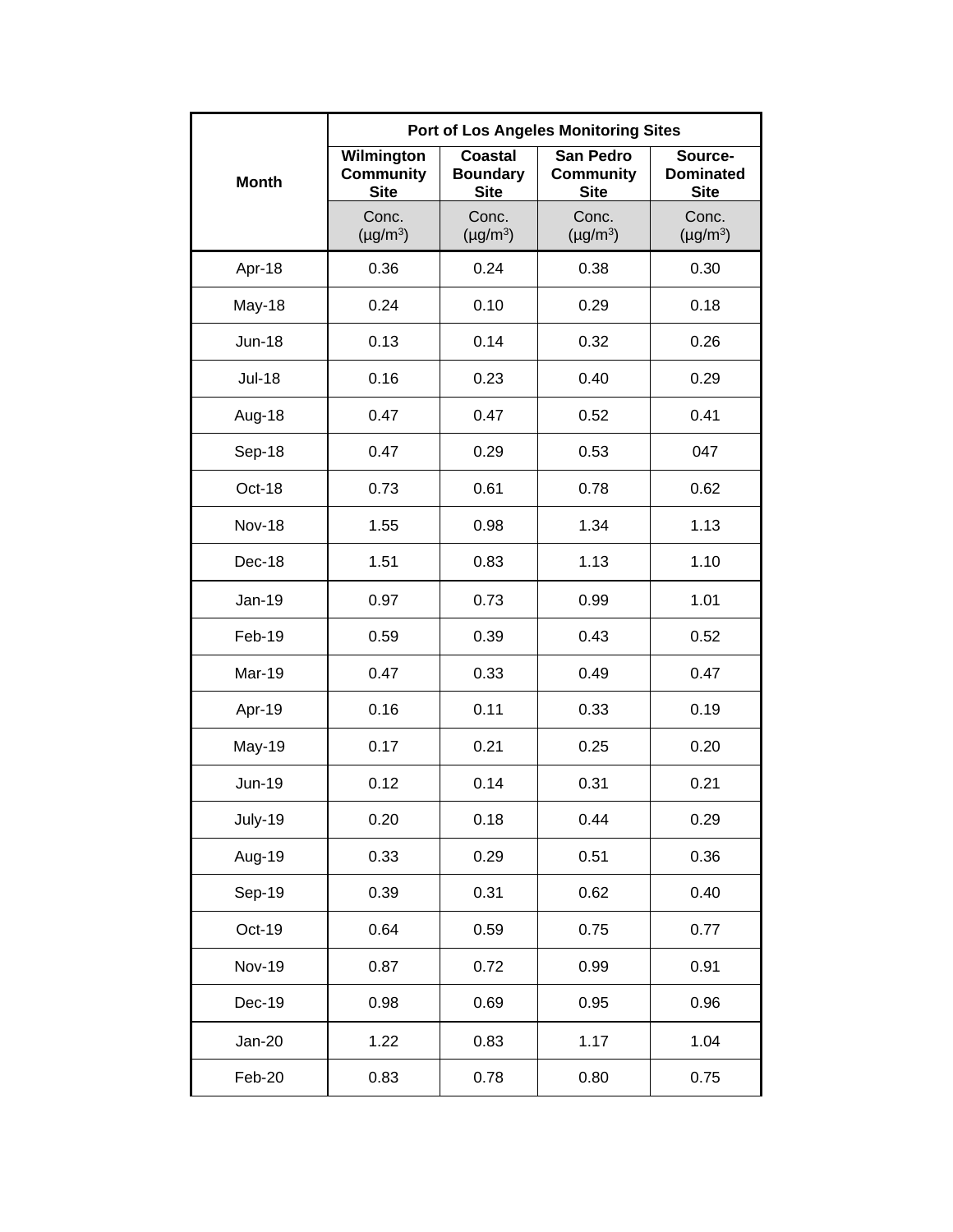|               | <b>Port of Los Angeles Monitoring Sites</b>   |                                           |                                              |                                            |  |
|---------------|-----------------------------------------------|-------------------------------------------|----------------------------------------------|--------------------------------------------|--|
| <b>Month</b>  | Wilmington<br><b>Community</b><br><b>Site</b> | Coastal<br><b>Boundary</b><br><b>Site</b> | San Pedro<br><b>Community</b><br><b>Site</b> | Source-<br><b>Dominated</b><br><b>Site</b> |  |
|               | Conc.<br>$(\mu g/m^3)$                        | Conc.<br>$(\mu g/m^3)$                    | Conc.<br>$(\mu g/m^3)$                       | Conc.<br>$(\mu g/m^3)$                     |  |
| Mar-20        | 0.34                                          | 0.18                                      | 0.36                                         | 0.31                                       |  |
| Apr-20        | 0.33                                          | 0.26                                      | 0.34                                         | 0.30                                       |  |
| May-20        | 0.28                                          |                                           | 0.39                                         | 0.36                                       |  |
| <b>Jun-20</b> | 0.31                                          |                                           | 0.33                                         | 0.22                                       |  |
| <b>Jul-20</b> | 0.27                                          |                                           | 0.38                                         | 0.32                                       |  |
| Aug-20        | 0.44                                          | . .                                       | 0.61                                         | 0.45                                       |  |
| Sep-20        | 1.10                                          |                                           | 1.32                                         | 0.92                                       |  |
| Oct-20        | 1.06                                          |                                           | 1.19                                         | 0.94                                       |  |
| <b>Nov-20</b> | 1.28                                          |                                           | 1.08                                         | 1.17                                       |  |
| Dec-20        | 1.52                                          |                                           | 1.30                                         | 1.19                                       |  |
| <b>Jan-21</b> | 1.21                                          | . .                                       | 1.02                                         | 0.93                                       |  |
| Feb-21        | 0.79                                          |                                           | 0.68                                         | 0.63                                       |  |
| Mar-21        | 0.43                                          |                                           | 0.50                                         | 0.56                                       |  |
| Apr-21        | 0.41                                          |                                           | 0.39                                         | 0.46                                       |  |
| May-21        | 0.14                                          | . .                                       | 0.17                                         |                                            |  |
| <b>Jun-21</b> | 0.28                                          |                                           | 0.18                                         |                                            |  |
| $Jul-21$      | 0.41                                          |                                           | 0.45                                         |                                            |  |
| Aug-21        | 0.58                                          |                                           | 0.71                                         |                                            |  |
| Sep-21        | 0.48                                          |                                           | 0.66                                         |                                            |  |
| Oct-21        | 0.68                                          |                                           | 0.81                                         |                                            |  |
| <b>Nov-21</b> | 1.10                                          |                                           | 1.16                                         |                                            |  |
| Dec-21        | 1.24                                          |                                           | 0.80                                         |                                            |  |
| <b>Jan-22</b> | 1.25                                          |                                           | 1.23                                         |                                            |  |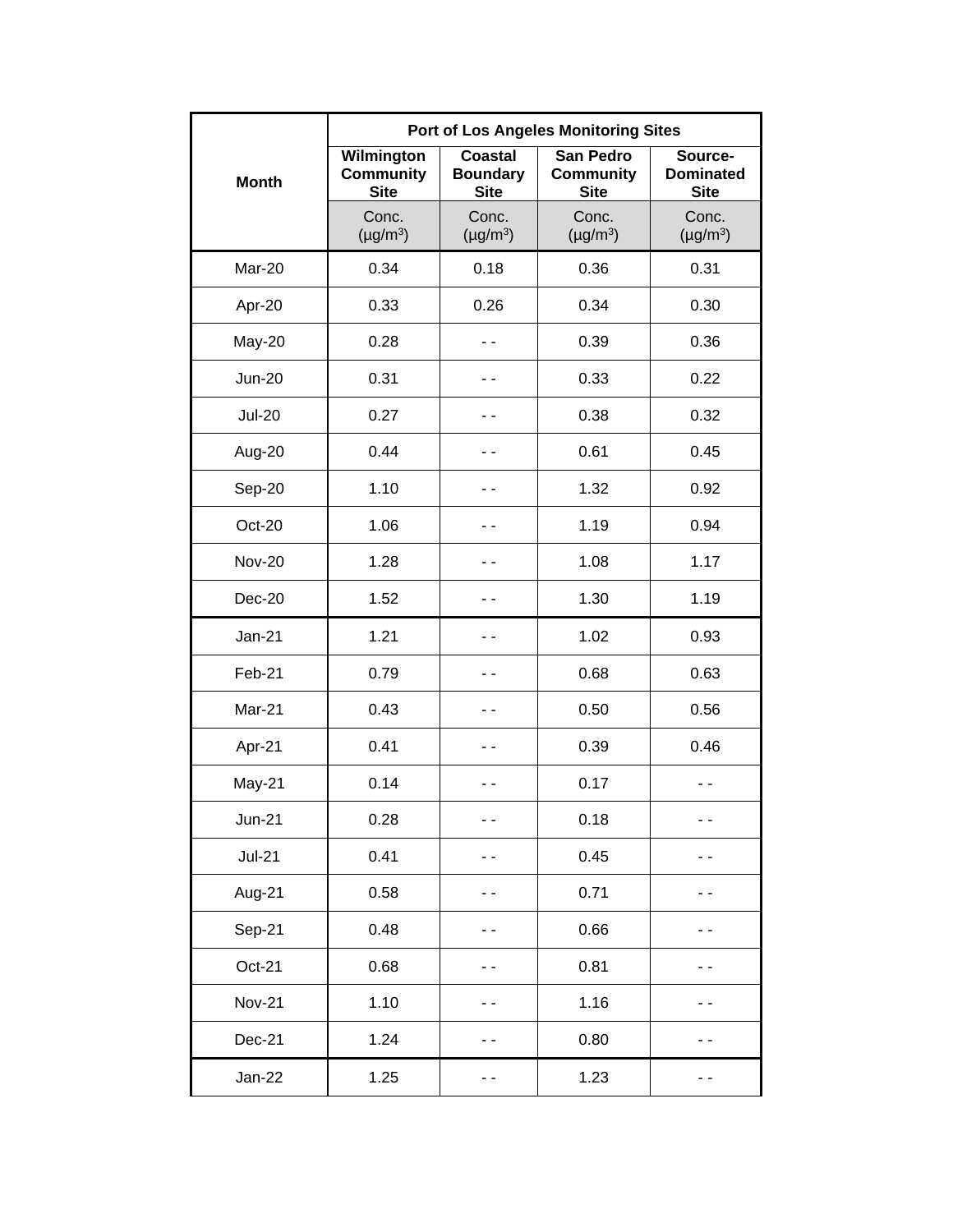|              | <b>Port of Los Angeles Monitoring Sites</b>   |                                           |                                              |                                            |  |
|--------------|-----------------------------------------------|-------------------------------------------|----------------------------------------------|--------------------------------------------|--|
| <b>Month</b> | Wilmington<br><b>Community</b><br><b>Site</b> | Coastal<br><b>Boundary</b><br><b>Site</b> | San Pedro<br><b>Community</b><br><b>Site</b> | Source-<br><b>Dominated</b><br><b>Site</b> |  |
|              | Conc.<br>$(\mu g/m^3)$                        | Conc.<br>$(\mu g/m^3)$                    | Conc.<br>$(\mu g/m^3)$                       | Conc.<br>$(\mu g/m^3)$                     |  |
| $Feb-22$     | 0.87                                          |                                           | 0.87                                         |                                            |  |
| Mar-22       | 0.65                                          |                                           | 0.66                                         |                                            |  |
| Apr-22       | 0.37                                          |                                           | 0.39                                         |                                            |  |